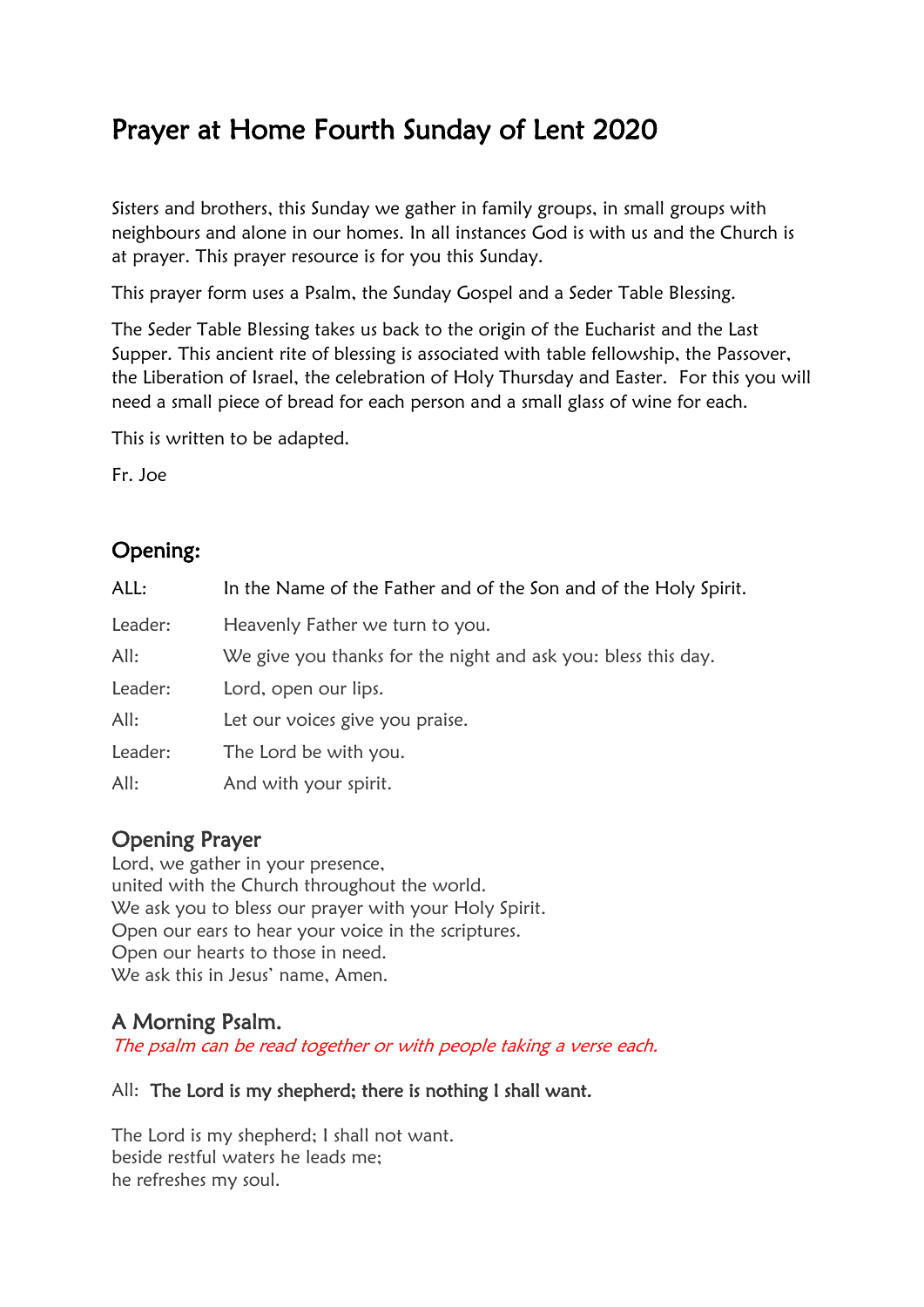### All: The Lord is my shepherd; there is nothing I shall want.

He guides me in right paths for his name's sake. Even though I walk in the dark valley I fear no evil; for you are at my side With your rod and your staff that give me courage. All: The Lord is my shepherd; there is nothing I shall want.

You spread the table before me in the sight of my foes; you anoint my head with oil; my cup overflows. All: The Lord is my shepherd; there is nothing I shall want.

Only goodness and kindness follow me all the days of my life; and I shall dwell in the house of the Lord for years to come. All: The Lord is my shepherd; there is nothing I shall want.

### Reading of the Gospel

Read the following text at a usual rate and listen for the word or phrase that speaks to you.

As Jesus passed by he saw a man blind from birth. He spat on the ground and made clay with the saliva, and smeared the clay on his eyes, and said to him, "Go wash in the Pool of Siloam" — which means Sent —. So he went and washed, and came back able to see.

His neighbours and those who had seen him earlier as a beggar said, "Isn't this the one who used to sit and beg?" Some said, "It is, " but others said, "No, he just looks like him." He said, "I am."

They brought the one who was once blind to the Pharisees. Now Jesus had made clay and opened his eyes on a sabbath. So then the Pharisees also asked him how he was able to see. He said to them, "He put clay on my eyes, and I washed, and now I can see." So some of the Pharisees said,

"This man is not from God,

because he does not keep the sabbath."

But others said,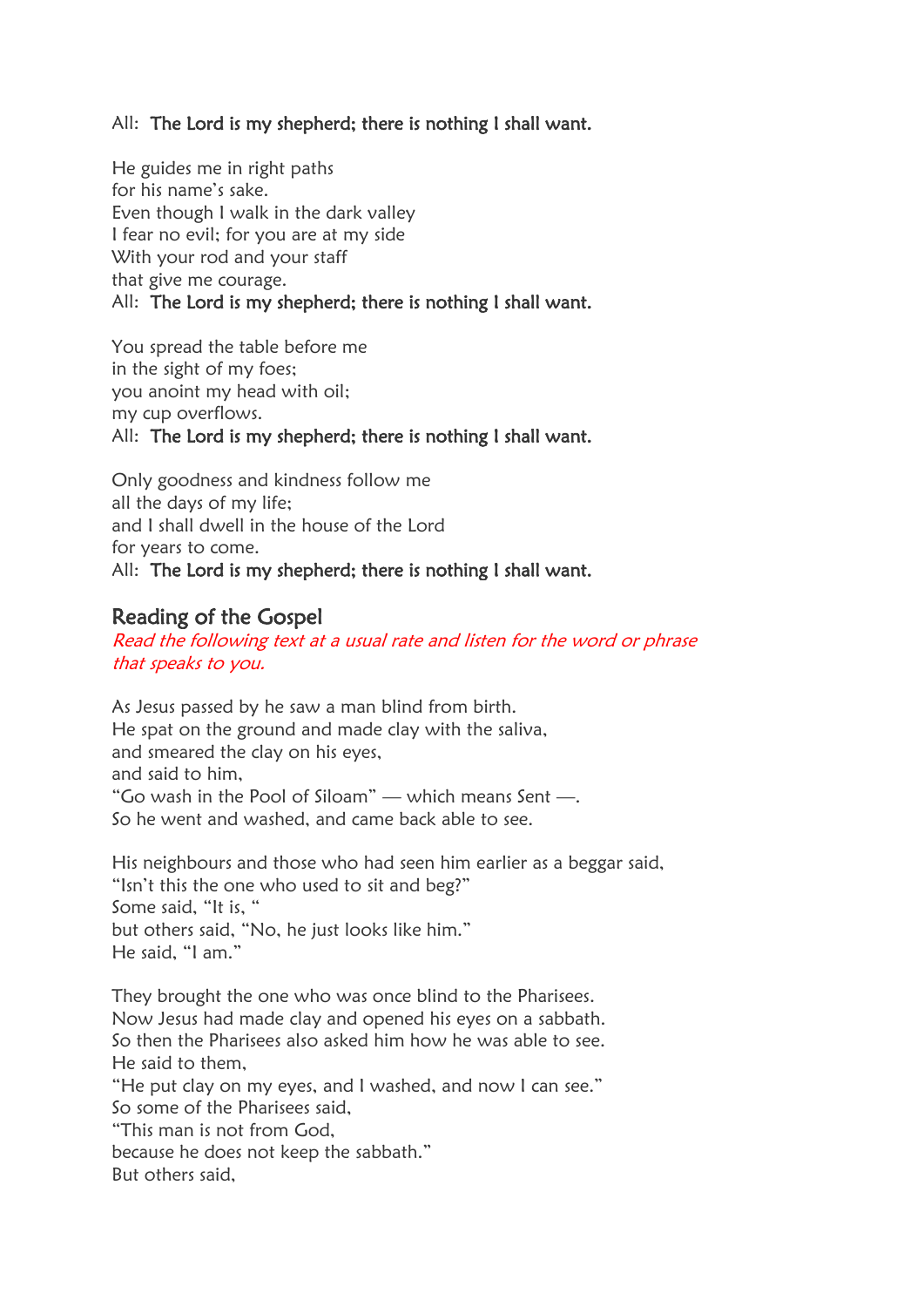"How can a sinful man do such signs?" And there was a division among them. So they said to the blind man again, "What do you have to say about him, since he opened your eyes?" He said, "He is a prophet."

They answered and said to him, "You were born totally in sin, and are you trying to teach us?" Then they threw him out.

When Jesus heard that they had thrown him out, he found him and said, "Do you believe in the Son of Man?" He answered and said, "Who is he, sir, that I may believe in him?" Jesus said to him, "You have seen him, and the one speaking with you is he." He said, "I do believe, Lord," and he worshiped him.

#### Time for reflection:

Did a word or phrase strike you? Why did it? Reflect on that word or phrase in silence. Read the text again, slowly Listen for a word or phrase and offer this to God in prayer. When you are ready continue.

### Seder Table Blessing

If you wish, follow the ancient Jewish tradition of the Table Seder. Place the bread and cups of wine on the table.

#### Blessing is said together:

Blessed are you, Lord our God, King of the Universe. You have sanctified us by your commandments, You have given us an inheritance of life, You have given us an abundance of mercy.

Father, we thank you for your gift Christ to the world. Father, we see your presence in all of creation, and give you thanks. Father, we give you thanks for human life. Father, we thank you for the sanctification of human death. Father, we thank you for the salvation given us in Christ your Son

Blessed and holy God we remember all that Jesus did to save us: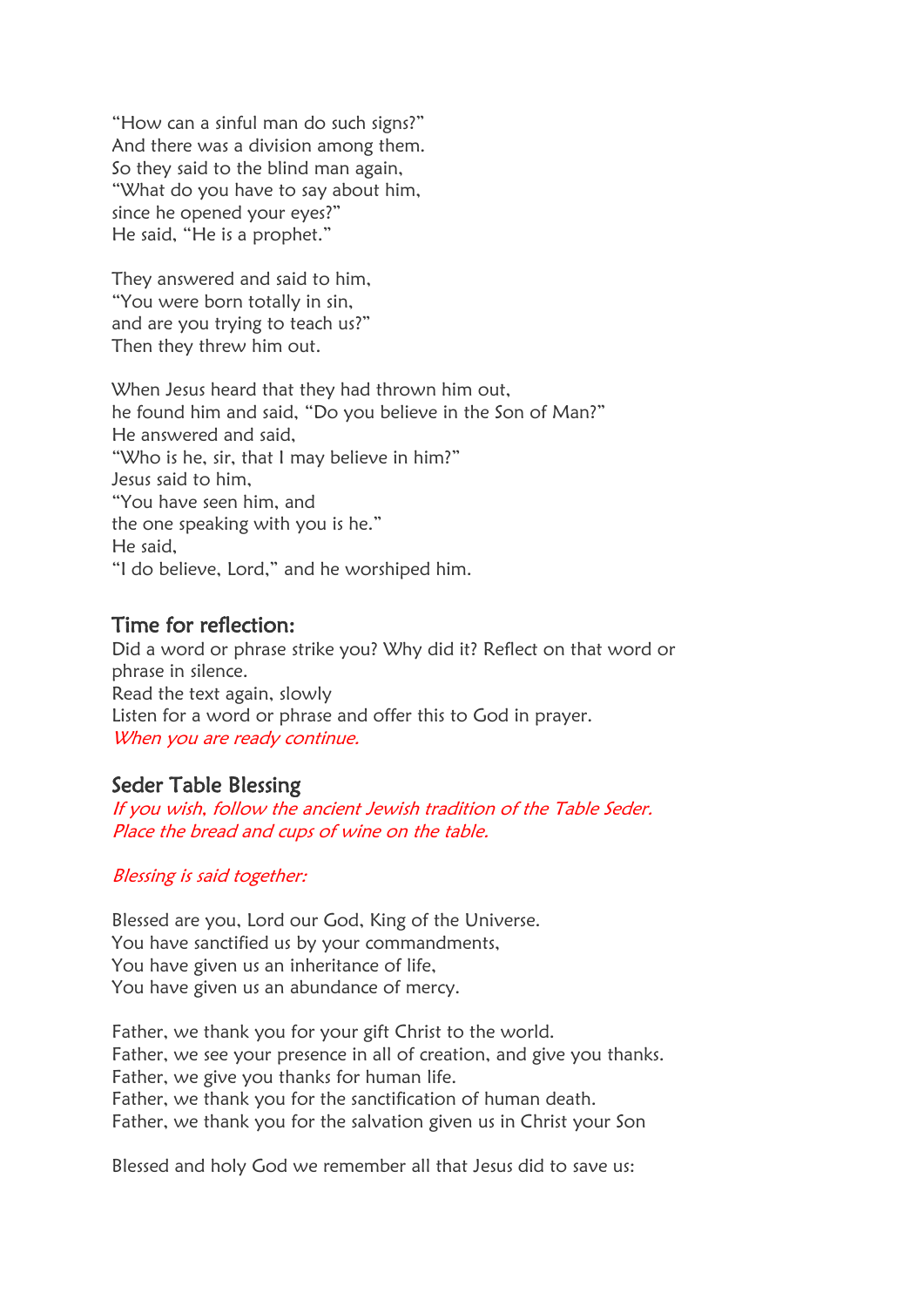his words of life, his life of faith, his death of love.

We give you thanks Eternal God that you have raised Jesus to life again as the eternal Christ.

Blessed and eternal God, may this bread of the earth and wine of the vine that we share, remind us of the Eucharist we cannot celebrate today. Let this ordinary bread and wine be a sign today of the bread and cup for which we long.

Amen

#### Share the bread and cup

### Benedictus, The Song of Zechariah – Luke 1:68-79

The Benedictus can be prayed together or with people taking a verse each.

Blessed be the Lord, the God of Israel; he has come to his people and set them free. He has raised up for us a mighty saviour, born of the house of his servant David.

Through his holy prophets he promised of old, that he would save us from our enemies, from the hands of all who hate us. He promised to show mercy to our fathers and to remember his holy covenant.

This was the oath he swore to our father Abraham, to set us free from the hands of our enemies, Free to worship him without fear, holy and righteous in his sight all the days of our life.

You, my child, shall be called the prophet of the Most High, for you will go before the Lord to prepare his way, To give his people knowledge of salvation by the forgiveness of their sins.

In the tender compassion of our God the dawn from on high shall break upon us, To shine on those who dwell in darkness and the shadow of death, and to guide our feet into the way of peace.